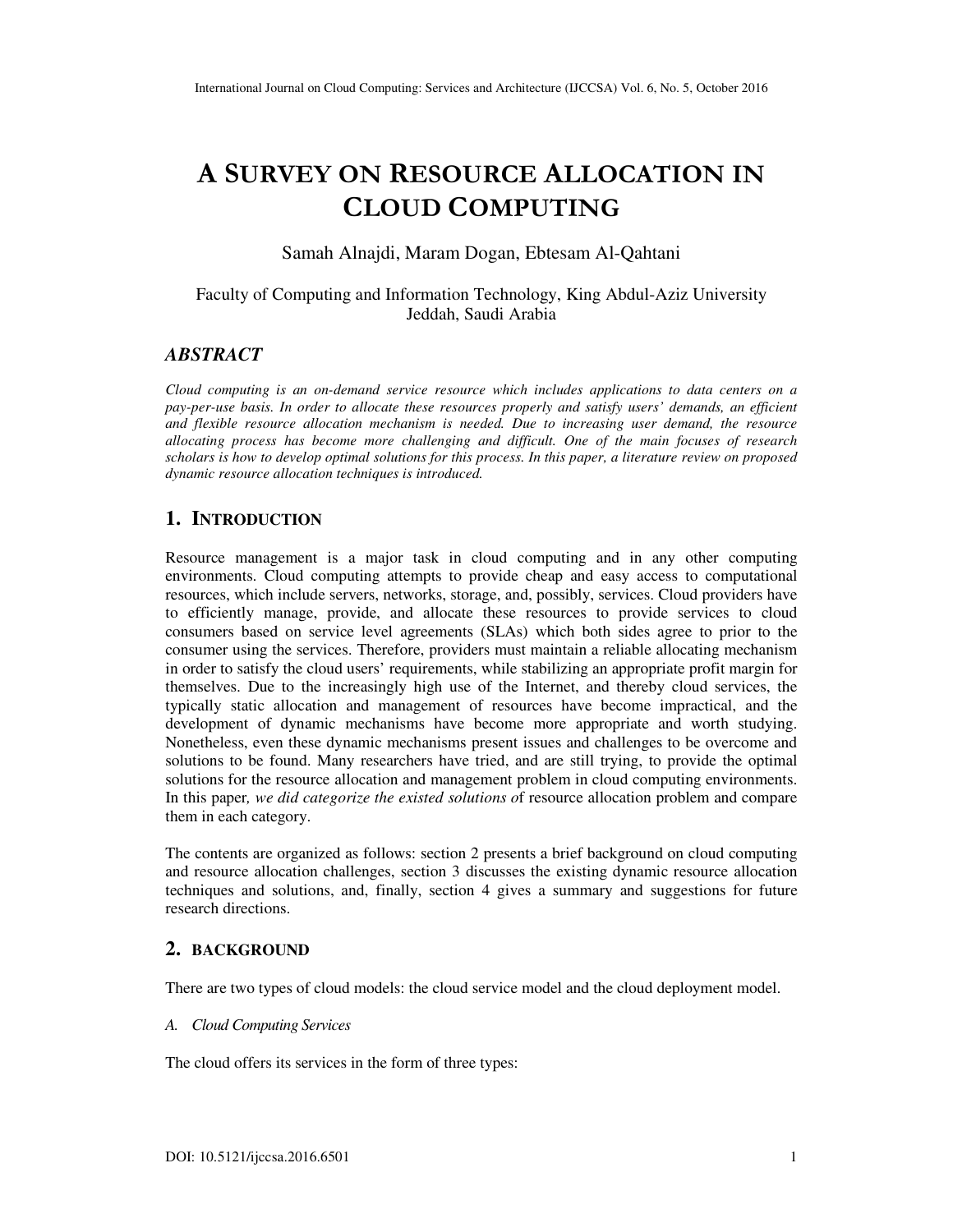### *1) Software-as-services (SaaS):*

The cloud provider offers the user SaaS through the Internet to use when he wants without having to install it on his PC This removes the work of updating and maintenance from the end user, cutting the price of buying the software and removing the need for inconvenient software licenses. The provider and the user will pay-as-used to gain access from any terminal with an operating system and web browser without physical restrictions do this automatically.

### *2) Platform-as-a services(PaaS):*

With PaaS, the cloud provides the customer a complex IT environment for the development of applications the consumer uses without having control of the network or server. These services provide the company with a development platform to create their own applications (e.g., Google App Engine).

#### *3) Infrastructure-as-a-services (IaaS):*

With IaaS, the cloud provides the end user with the storage memory, server, and network on a pay-per-use basis, which reduces the cost and is advantageous to the business. These services provide the company with the ability to add or delete services easily, such as Amazon S3.

### **B. Cloud Deployment Model**

There are various cloud models and classification systems that determine how the services are provided to the end user:

- 1) *Public cloud:* This service is provided to public users and is open to the end user, but the end user cannot control the infrastructure. Examples of public clouds are IBMs' Blue Cloud, Sun Cloud, and Google App Engine[1].
- 2) *Private cloud:* This is any service that is provided exclusively to the end user or to a single organization. This offers more security than the public cloud and is more expensive [1].
- 3) *Hybrid cloud:* This cloud is composed of two or more different clouds which may be public or private. More important data can be kept in the private cloud, and the other types of data can be kept in the public cloud. This hybrid arrangement is more secure and less expensive than the purely private cloud [1].
- 4) *Community cloud:* In this cloud, the services are provided exclusively to a group of persons or companies who share the same interests.

### **C. Resource Allocation In Cloud Computing**

In cloud computing, resource allocation (RA) is a field that is taken into account in many computing areas such as datacenter management, operating systems, and grid computing. RA deals with the division of available resources between cloud users and applications in an economic and effective way. It is one of the challenging tasks in cloud computing based on the IaaS. Furthermore, RA for IaaS in cloud computing provides several benefits: it is cost effective because users do not need to install and update hardware or software to access the applications, its flexibility allows access applications and data on any system in the world, and there are no limitations of the medium or usage site.

In addition, there are two major processes of RA via cloud computing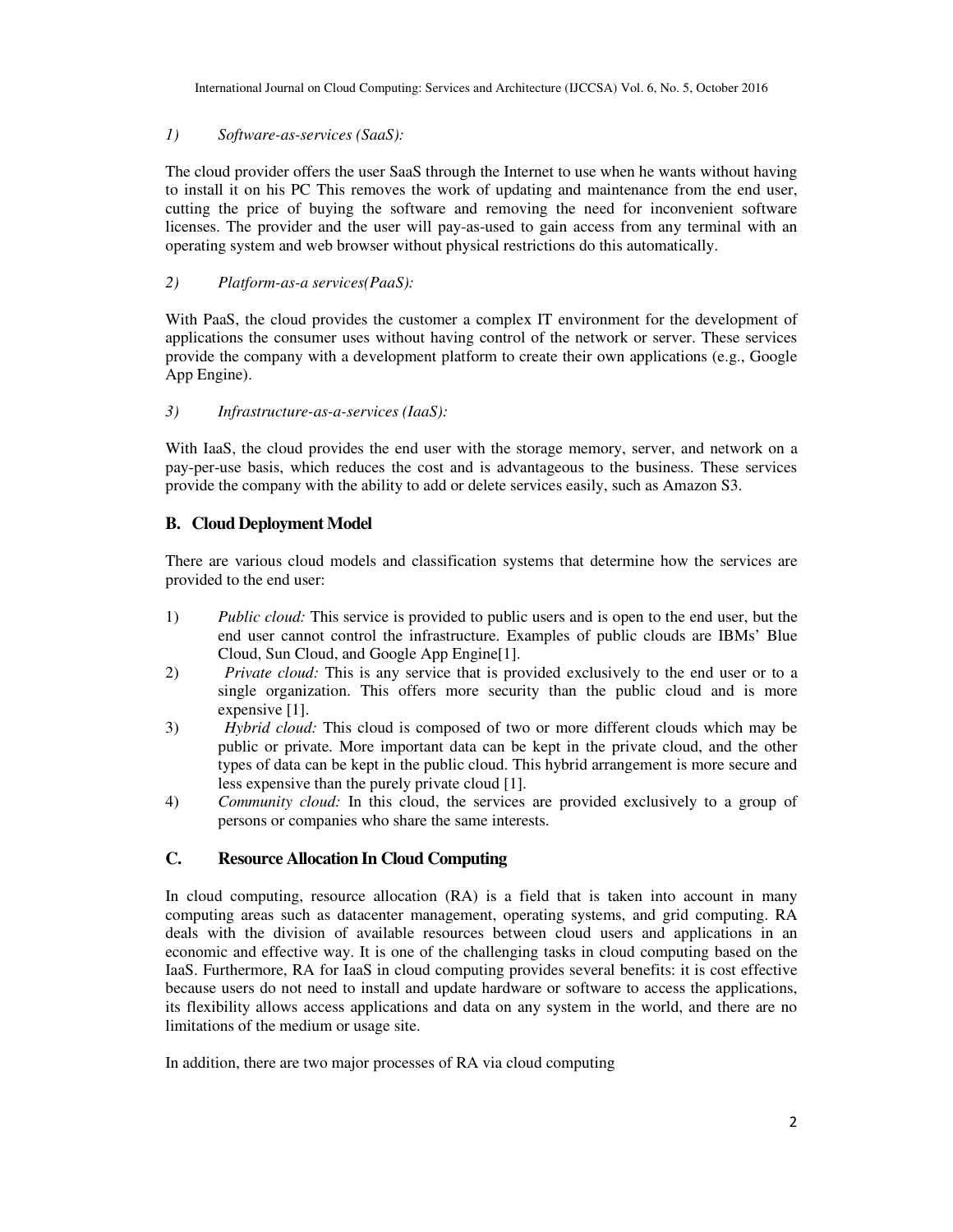#### **D. Static Allocation**

Static Allocation schemes: assign fixed resources to the cloud user or application. In this case, the cloud user should know the number of resource instances needed for the application and what resources are requested and should aim to confirm the application's peak load requests. But the limitation for static allocation is usually affected by the over-utilization or under-utilization of computing resources based on the normal workload of the application. This is not cost-effective and is related to insufficient use of the resource during off-peak periods.

### **E. Dynamic Allocation**

Dynamic Allocation schemes provide cloud resources on the fly when the cloud user or application is requested, specifically to avoid over-utilization and under-utilization of resources. A possible drawback when needed resources are requested on the fly is that they might not be accessible. Thus, the service supplier must allocate resources from different participating cloud data centers [2].

Resource allocation strategy (RAS) is related to combining cloud provider functions for utilizing and assigning scarce resources within the boundaries of the cloud system in order to suit the demand of the cloud application.

As cloud computing has its characteristics, the RAS should avoid the following situations as much as possible:

- 1) *Resource contention:* This situation occurs when multiple users and applications attempt to allocate the same resource simultaneously.
- 2) *Resource fragmentation:* This occurs when applications cannot allocate resources due to isolated resources being small items.
- 3) *Scarcity:* This occurs when multiple applications' requirements for the resources are high and there are limited resources, for example, requests for memory, I/O devices, CPUs, and the techniques that should serve that demand.
- 4) *Over provisioning:* This occurs when the users and applications obtain more resources than those that are requested to fit the quality of service (QoS) requirements.
- 5) *Under provisioning:* This occurs when the users and applications obtain fewer resources than those requested to fit the QoS requirements [2].

From the perspective of cloud users, RA should be achieved at a lower cost and in as little time as possible. However, for the cloud provider, it is impractical to predict the dynamic of user demands, nature of users, and application demands. Therefore, resource diversity, limited resources, locality restrictions, dynamic nature of resource requests, and environmental necessities require an efficient and dynamic RAS that is suitable for cloud environments. Since the dynamic and uncertainty of resource demand and supply are unpredictable, different strategies for dynamic resource allocation are suggested. This research presents different RAS that are utilized in cloud environments.

# **3. MODELS FOR DYNAMIC RA IN CLOUD COMPUTING**

The quality and cost of the services in cloud computing are based on their RA process, and the resource provider should assign the resource to the clients in an optimal way. Yet, there are many RA techniques and proposed models that are used in the area of cloud computing. We are going to present some of the dynamic RA techniques, classifying them based on the main strategy that they use to allocate resources. The result of any optimal RAS must consider certain parameters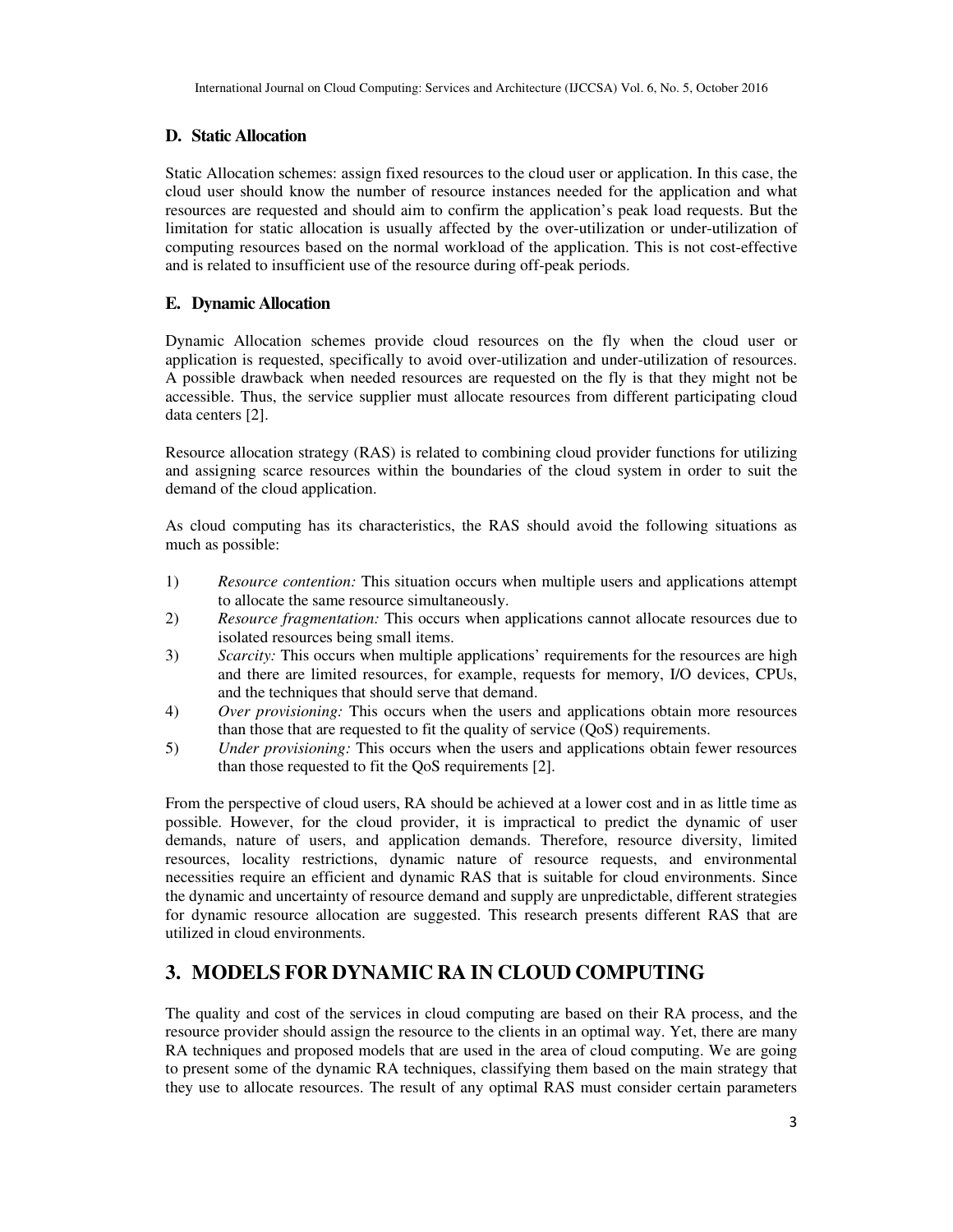such as latency, throughput, and response time. In this paper, we address some of the commonly used strategies: service level agreement-based, utility-based, market-based, and priority-based strategies.

### **A. SLA-Based Dynamic RA Models**

The SLA is an agreement that specifies the QoS between the service provider and the service consumer, and it includes the service price with the level of QoS adjusted by the price of the service [3]. Most of the RA models in cloud computing environments focus on satisfying the agreed specifications of the SLA for the cloud user. Some other models' strategies in RA focus on achieving the objectives of the cloud provider, which could negatively affect some of the users' requirements and the level of QoS provided. One such model is proposed by Popovici et al.[4]. They investigated the QoS parameters such as offered load and price on the SaaS provider's side but did not consider the user's side.

For a multi-cloud environment, Soodeh Farokhi [5] developed a framework for resource allocation in a multi-cloud system from the perspective of the SaaS level, agreed SLA, and service provider conditions. The proposed model utilizes a selection engine, construction engine, and SLA violation detection and monitoring with the use of the service provider's QoS parameters.

There are few models that focus on both the cloud provider and consumer perspectives. One such model was proposed by Wu et al.[6], and it focuses on the QoS parameters of both the SaaS provider and the consumer through proposed RA algorithms aimed at minimizing SLA violations and infrastructure costs, as well as controlling the dynamic change of customers, by specifying customer demands to the infrastructure level aspect and managing dissimilarity of virtual machines (VMs). The two proposed algorithms perform well by decreasing costs by about 50\% with fewer VMs and optimizing the means to avoid SLA violations. Also, another work proposed by Lee et .al [7] addresses the issue of profit basis on service request scheduling in cloud computing by taking into account the purposes of both the consumers and service providers.

Zhu et al. [8] proposed architecture to solve virtualized RA problems for multi-tier applications. Their model improved overall performance, reduced the cost, maximized the profit for SaaS providers, and aimed to meet the user's performance requirements.

EARA [9] is an efficient agent-based resource allocation framework designed by Kumar et al. EARA uses agent computing as several agents collect available resource information to allocate it for user requests based on the signed SLA agreement and, therefore, balancing the performance and controlling the cost; however, this model only considers the SaaS level of cloud environments.

Buyya et al. [10] proposed a market-oriented RA scheme by integrating both the customer-driven service management and provider-driven risk management to promote SLA-based RA. Nevertheless, [10] it requires a market maker and a market registry to bring the consumer and providers together and to publish the cloud services and discover their providers.

Pawar et. al. cite{sla8}, proposed a priority-based allocation model by considering various SLA parameters such as bandwidth, memory, and execution time. Using a preemption mechanism associated with the benefit of parallel processing, their model improved utilization, especially in a resource contention situation.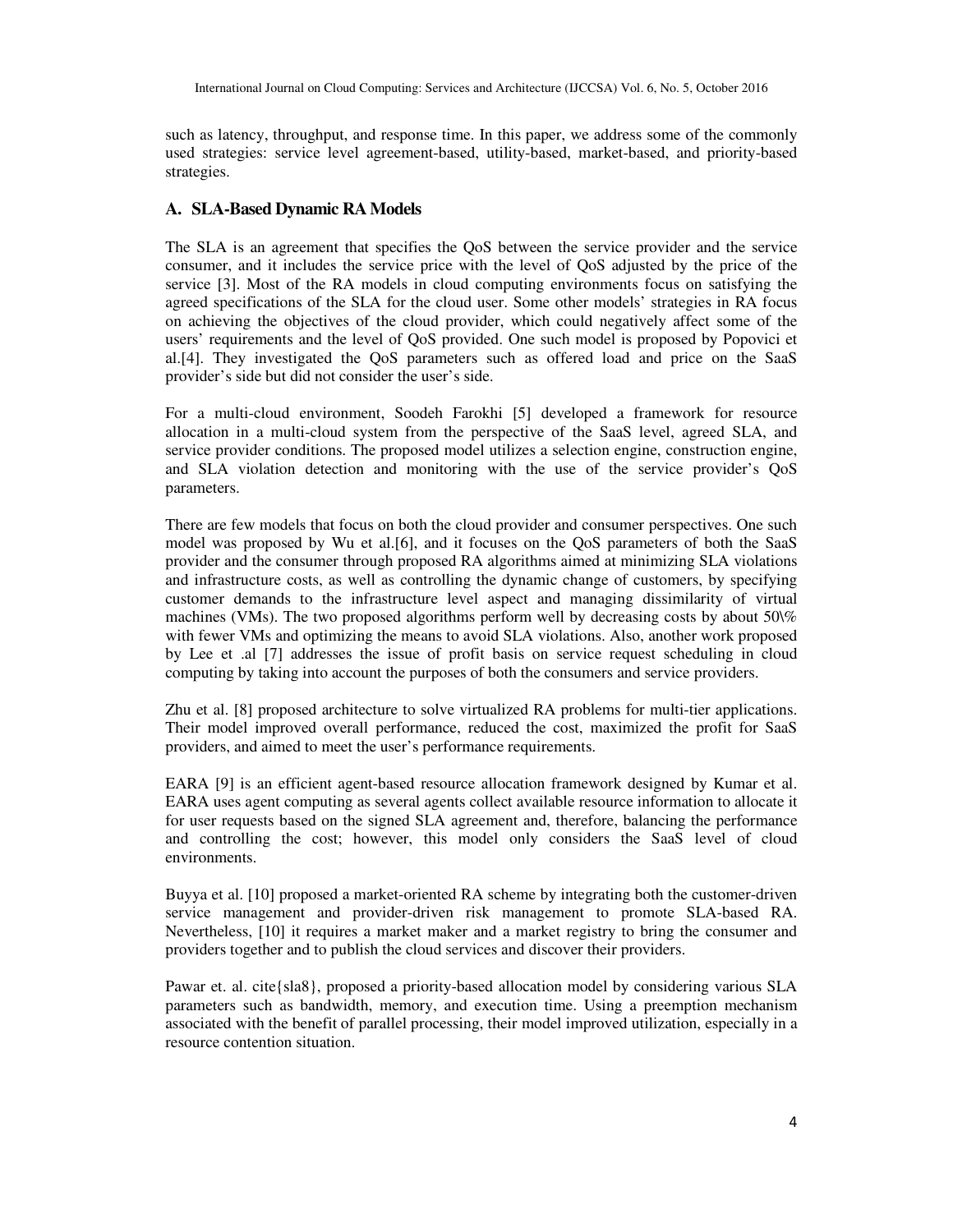#### **B. Market-Based Dynamic RA Models**

Using the market economy to manage RA has been studied extensively in the past, and several researchers have investigated the economic aspects of cloud computing from different points of view. To deal with dynamically fluctuating resource demands, market-driven RA has been proposed, and it has been implemented by many public IaaS providers such as Amazon EC2 [12]. In this environment, the cloud provider could follow the commodity market approach or auction-based mechanisms, with the main goal of achieving maximum revenue while minimizing the cost.

Zaman et al. [13] proposed a combinatorial auction-based mechanism for resource management in clouds. Their algorithm is based on the users' valuation concept, which is that each user desires a specific bundle of VM instances and bids on it. It represents efficient allocation and high profits for the provider, but it still allows users to pay a minimum cost [13].

In addition, Zhang et. al. [14] introduced a mechanism for spot markets, which addressed the problem of allocating resources for different VM types in Amazon spot instances using the model predictive control (MPC) algorithm. The proposed model [14] insures high revenue for the providers over time by changing the price depending on the level of demand, meeting customer expectations, and minimizing energy consumption; however, future or forward markets are not included in the model. From there, Fujiwara et al. [15] improved the market-based allocation by developing a double-sided combinatorial auction-based model, which allows both the users and providers to trade their current and future services in the spot and forward market.

There are other market-based models, such as the one proposed by You et al. [16], the RAS-M model, that define the equilibrium theory and use the GA-based price adjusted algorithm. Their model [16] is efficient and improves utilization and profit; nevertheless, it only considers the physical level of the cloud environment and is limited to CPU resources only.

Lin et al. [17] proposed an RA model for clouds based on a sealed-bid auction, where the users submit their bids to the cloud service providers who collect the bids and determine the price. This mechanism provides efficient allocation of resources, but no profit maximization is ensured due to its truth telling property.

### **C. Utilization-Based RA Models**

In order to overcome the under-utilization of resources that results from allocating fixed resources to applications and services, the main approach of methods that fall into this category is to dynamically manage VMs to maximize utilization of resources and minimize costs. A model that adjusts the VMs according to an application's actual needs has been developed by Lin et al. [18], and it is based on the threshold. The proposed algorithm uses monitoring and predicting the needs of cloud applications, which leads to increased resource utilization and decreased costs.

Yin et al. [19] focus on RA at the application level. The authors proposed a multi-dimensional RA (MDRA) schema using a framework of application allocation to minimize the cost of the data center by assigning small-sized nodes to the processors of users' programs.

Simulated annealing-based RA has been performed by Pandit et al. [20] using a bin packing algorithm with multi-parameters to decrease the unallocated part of resource parameters. The proposed model has improved utilization of cloud resources at the multi-level in the cloud system and has decreased the cost.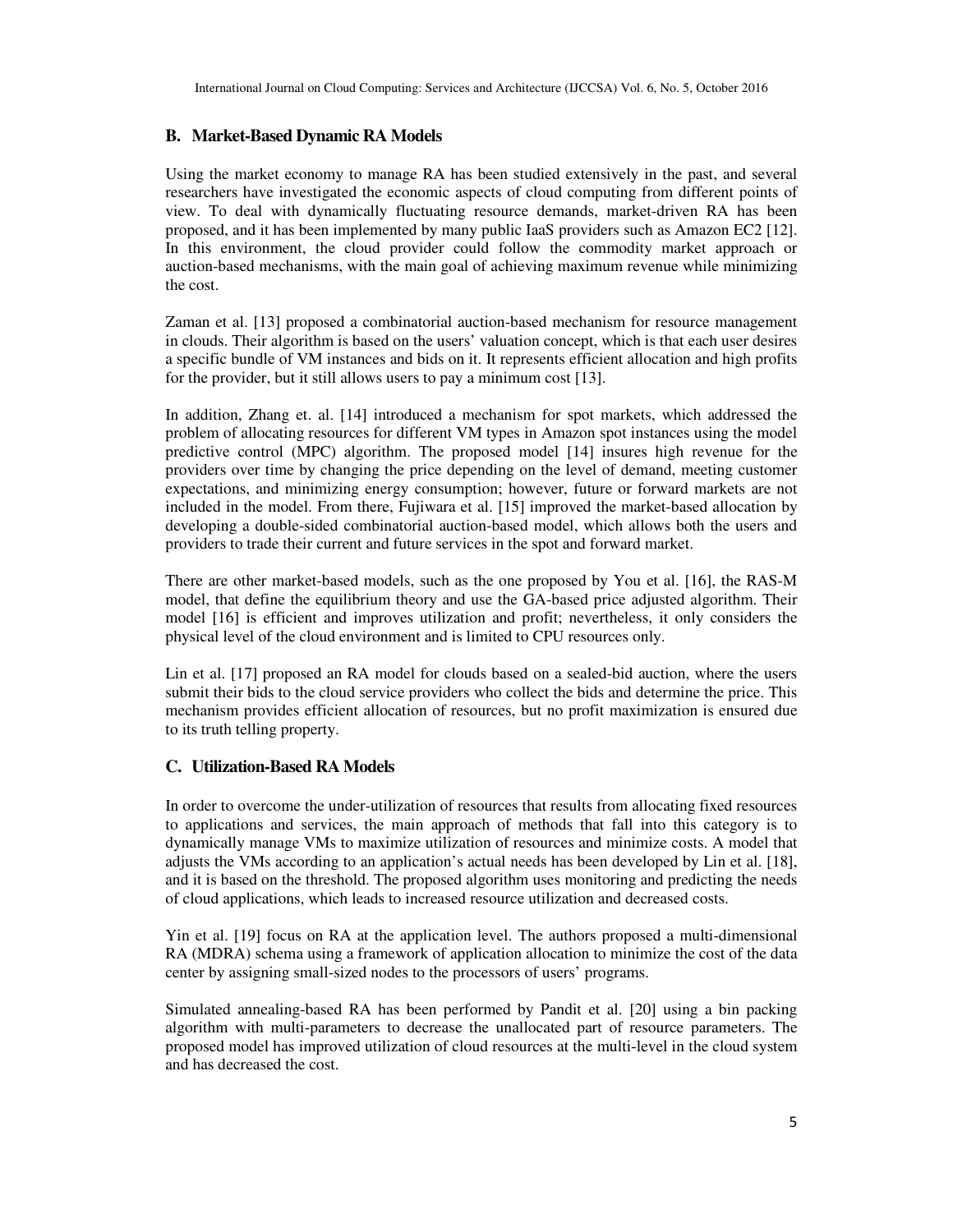The topology aware resource allocation (TARA) schema was introduced by Lee et .al [7]. This schema deals with unconcerned of the hosted application's demands for IaaS system. They proposed a prediction engine and genetic algorithm-based search for minimum latency and proper confidence. The authors showed that the TARA experiment could result in a decrease in job compilation time by up to 59%.

Li and Qiu [21] suggested an adaptive RA algorithm for cloud a computing model with preemptable jobs. The authors defined two algorithms, adaptive list scheduling (ALS) and adaptive min-min scheduling (AMMS), which apply to task scheduling [21], and they proved that the proposed algorithm is effective and efficient for use with resources. Younge et al.[22] proposed a resource management model to improve job scheduling using a green cloud framework. Their model maximizes utilization as it reduces performance overload and energy consumption and provides an overall efficiency for data-centers in the cloud computing environment. An online optimization for scheduling preemptable tasks on IaaS cloud system models was proposed by J. Li et al.[23], using a min-min algorithm, and the scheduling process is based on feedback information about actual task execution. Their solution proved to reduce RA execution time and energy consumption; however, the strength of their model is based on the reliability of the feedback information.

Rammohan and Baburaj [24] developed an RA in a cloud computing model based on the interference-aware resource allocation (IARA) technique, providing optimal energy consumption, and it is practical for a resource-constrained environment and supports special hardware.

There are a number of other models. Some of these models mainly focus on improving resource utilization, such as the ones by Minarolli et al. [25], Buyya et al. [26], and Ergu et al. [27].

# **4. RESEARCH CHALLENGES**

The research on RA in cloud systems is still at an early stage. Several existing issues have not been fully addressed while new challenges keep emerging. Some of the challenging research issues are given as follows:

- 1) *Migration of VM:* This migration problem occurs due to the need of the user to switch to another provider in order to get better data storage.
- 2) *Control:* There often is a lack of control mechanism over the resources as they are rented by the users from the remote server.
- 3) *Energy Efficiency:* Due to the emergence of huge data centers that have various computing operations, there is a need for energy efficient allocation. These centers lead to the release of large quantities of carbon emission.
- 4) *The Scheduling of Parallel Jobs:* Parallel jobs in the field of computing increase the job that is serve. There are two types of jobs: dependent and independent. The first type must be done very carefully. These jobs include communication issues. Independent jobs can be performed using several VMs at the same time.
- 5) *Reduction of Cost and Maximizing of Resources:* It is important to handle the constraints that must be met in the allocation of resources in terms of cloud operating costs and to maximize the use of all resources. In other words, the service provider must provide users with low-cost services.
- 6) *Maintaining High Availability:* The availability of resources in the cloud must be guaranteed in case there is a job with long running computations that can take many hours. Thus, there is a need for some techniques to automatically handle any interruption or unavailability in resources and switch the jobs to an available resource. Moreover,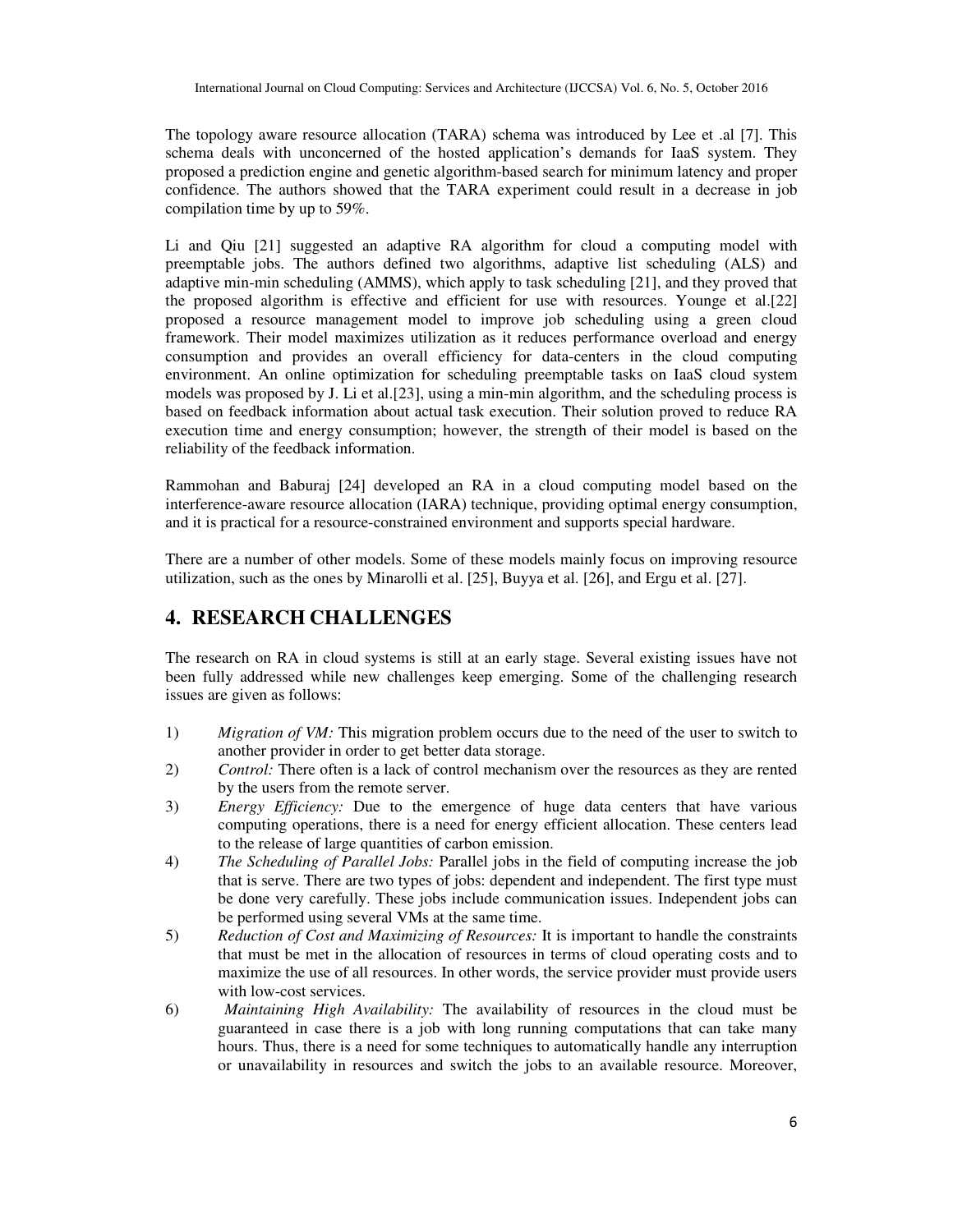these techniques should support the transparency property by which the user cannot observe the unavailability or any failure problem.

7) *Elasticity:* In the cloud, elasticity refers to what extent resource requirements can be handled dynamically. Demand for resources may increase over time, and the cloud should automatically detect the size of these demands to be met and the necessary resources required to meet them.

## **5. FINDINGS AND FUTURE RESEARCH DIRECTIONS**

A great deal of research has been done, and many solutions have been presented in the area of cloud computing in respect to the RA problem; however, there are still some issues and challenges that need further research, and an optimal solution that is practical for most cloud environments has still not been found.\\

Some of the findings based on our literature of previous studies are as follows:

- 1) There is a need for reducing the user's SLA violations when maximizing the RA utilization because most of the models affect the QoS in order to reduce the cost and keep high utility algorithms.
- 2) There is a need for an RA framework that is practical for different cloud environments in order to ease the complexity of allocation in heterogeneous clouds.
- 3) There is a need for RA to minimize the cost for cloud consumers and maximize the profit for cloud providers. It is very important for cloud providers to offer efficient utilization and management of the limited amount of resources available.
- 4) There is a need to consider load balance in cloud resources and scheduling the workload in optimal ways in order to satisfy the QoS requirements of users and maximize profit by enhancing the use of resources.

The future direction of research into resource allocation in cloud computing should address each of the above-named challenges and try to implement best practices models.

Table 1 presents the comparative study between various resource allocation techniques in cloud environment and their merits and demerits.

# **CONCLUSION**

Cloud computing technology is increasingly being used in enterprises and business markets. Subsequently, an effective RAS is required for achieving user satisfaction and maximizing the profit for cloud service providers.

This paper provides a survey of some of the models and solutions for the RA problem in the cloud computing environment. These models are classified based on their strategies, and a discussion of their strengths and limitations is supported by a comparison table. Finally, research directions and findings from our literature review are included, and hopefully they will help in motivating future research to determine optimal RA solutions for cloud environments.

### **ACKNOWLEDGMENT**

First of all, we would like to express our sincere thanks to Allah,then we would like to express our gratitude to D.Muhammed Monowar for the continuous support us and for his patience, motivation, and immense knowledge.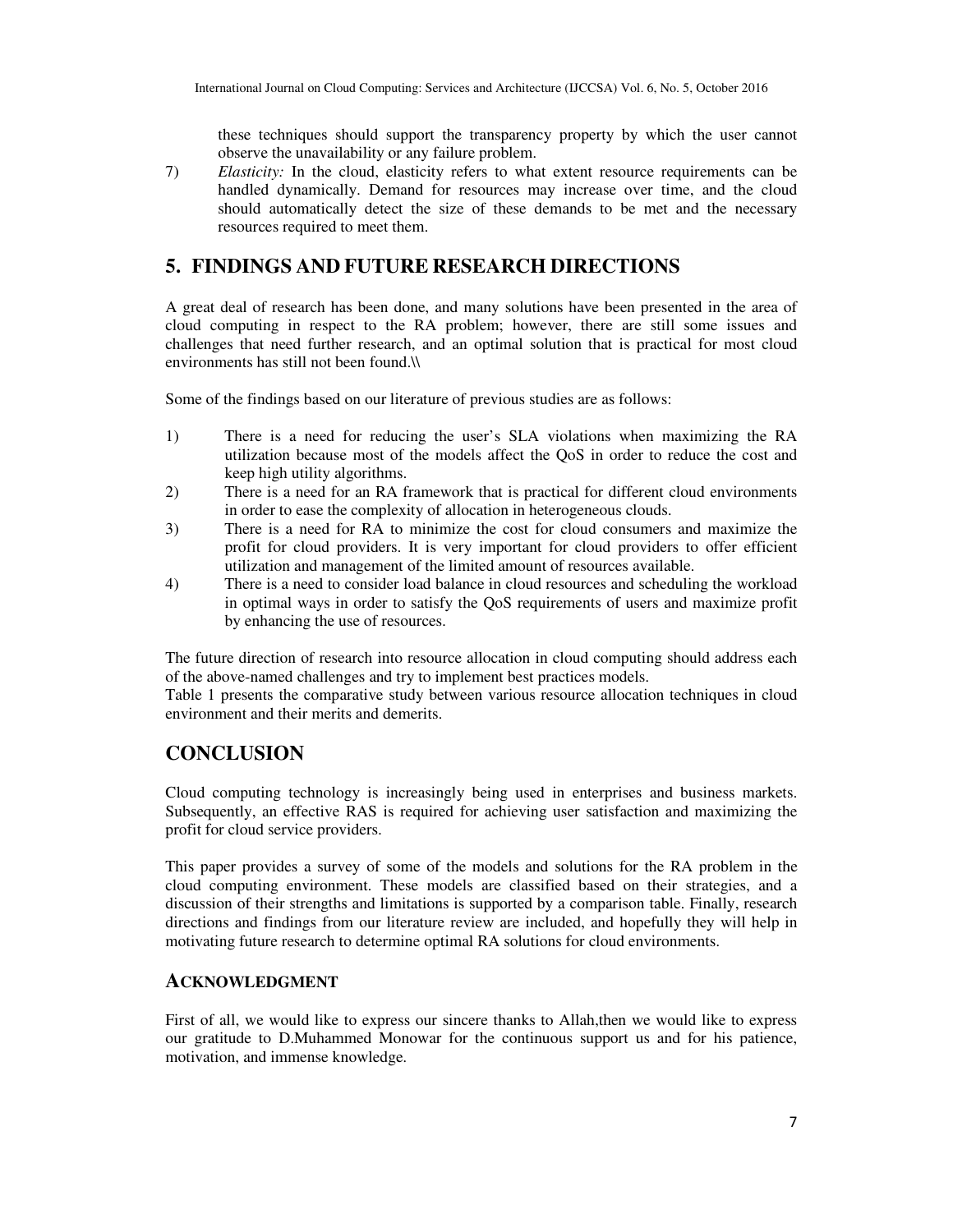### TABLE I

| Reference      | Methodology Used                                                                                             | Strengths                                                                                                                                                                                                                   | Limitations                                                                                                                                                                                                                                               |
|----------------|--------------------------------------------------------------------------------------------------------------|-----------------------------------------------------------------------------------------------------------------------------------------------------------------------------------------------------------------------------|-----------------------------------------------------------------------------------------------------------------------------------------------------------------------------------------------------------------------------------------------------------|
| $[7]$          | Multi-dimensional<br>allocation<br>resource<br>(MDRA) schema                                                 | The<br>proposed<br>algorithm<br>improves<br>resource<br>utilization and reduces cost<br>of data center.                                                                                                                     | It is inefficient at saving<br>power when user demand<br>increases<br>in<br>long-run<br>a<br>situation.                                                                                                                                                   |
| $[20]$         | Proposed bin packing<br>algorithm<br>use<br>for<br>simulated annealing                                       | It helps to reduce the costs<br>and solves the multi-layer<br>resource<br>allocation<br>problems.                                                                                                                           | It lacks in handling dynamic<br>resource requests.<br>It relays request availability<br>and restricts bin size.                                                                                                                                           |
| U <sub>4</sub> | Topology<br>aware<br>resource<br>allocation<br>schema<br>(TARA)<br>based in IaaS cloud                       | This minimizes the<br>job<br>completion<br>time<br>of<br>application.                                                                                                                                                       | The functions used in this<br>schema are not considered<br>complicated<br>objective<br>functions related to power,<br>infrastructure<br>costs,<br>and<br>reliability.                                                                                     |
| $[23]$         | Min-min and list<br>scheduling algorithm<br>in pre-emptible tasks                                            | This provides significant<br>improvement in the fierce<br>resource contention,<br>and<br>improves load balancing.<br>This algorithm have a<br>shorter average execution<br>time.<br>It<br>reduces<br>energy<br>consumption. | The algorithm's predictions<br>may not be precise and can<br>then lead to over provisioning<br>or under provisioning.<br>There is a risk whether the<br>feedback<br>information<br><i>is</i><br>reliable<br>enough<br>the<br>for<br>scheduler to rely on. |
| $[5]$          | Proposed framework<br>assists SaaS providers<br>in multi-cloud system                                        | It helps to find proper<br>infrastructure<br>resources<br>which best satisfy the user<br>requirements<br>while<br>monitoring<br><b>SLA</b><br>and<br>detection violation.                                                   | does not consider the<br>It<br>latency<br>data<br>traffic<br>and<br>included in selected services<br>in a multi-cloud at run time.                                                                                                                        |
| [6]            | Proposed<br>resource<br>allocation algorithms<br>for SaaS providers                                          | The proposed algorithms<br>reduce the SaaS provider's<br>cost and the number of<br>SLA violations.<br>It manages the dynamic<br>change of customers.                                                                        | The<br>total<br>profit<br>of<br>the<br>algorithms<br>needs<br>to<br>be<br>enhanced to improve customer<br>satisfaction levels.<br>It should monitor penalty<br>limitations<br>by considering<br>system failures.                                          |
| $[9]$          | Efficient agent based<br>allocation<br>resource<br>(EARA) framework                                          | This provides appropriate<br>resources for the users.<br>It serves large number of<br>users.                                                                                                                                | If any agent fails, the system<br>does not function properly.                                                                                                                                                                                             |
| $[11]$         | Priority and heuristic<br>scheduling algorithms                                                              | effective<br>This<br>provides<br>utilization<br>of<br>cloud<br>resources to meet the SLA<br>objective.                                                                                                                      | The method cannot predict<br>VMs which will be free earlier<br>and based on its capability<br>selecting<br>the<br>task<br>from<br>waiting for the queue for<br>execution on that VM.                                                                      |
| $[28]$         | Robust cloud resource<br>provisioning<br>(RCRP)<br>algorithm<br>used for reservation<br>plan in cloud system | The algorithm minimizes<br>the total provisioning costs.<br>It is implemented on the<br>agent side as opposed to the<br>cloud broker side.                                                                                  | It<br>strictly<br>considers<br>a<br>reservation plan for resource<br>provisioning.                                                                                                                                                                        |
| $[29]$         | Proposed<br>resource<br>allocation<br>algorithm                                                              | The algorithm maximizes<br>the overall profit of the                                                                                                                                                                        | It's requirements of VMs.                                                                                                                                                                                                                                 |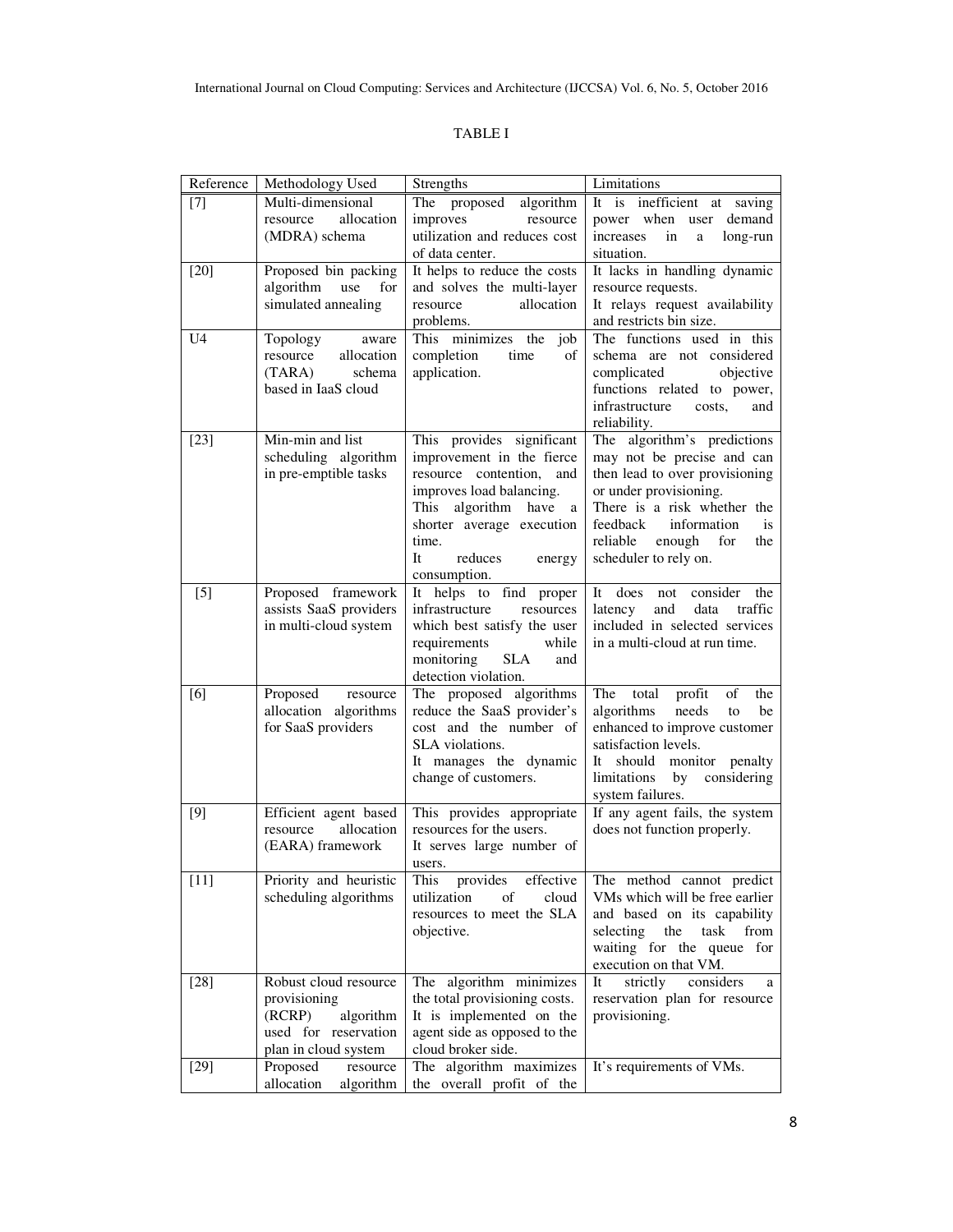|        | infrastructure<br>for<br>providers                                                                    | cloud provider.<br>It minimizes infrastructure                                                                                                                                          |                                                                                                        |
|--------|-------------------------------------------------------------------------------------------------------|-----------------------------------------------------------------------------------------------------------------------------------------------------------------------------------------|--------------------------------------------------------------------------------------------------------|
| $[24]$ | Interference-aware                                                                                    | costs and SLA violations.<br>It provides optimal energy                                                                                                                                 | Minimum performance<br>and                                                                             |
|        | allocation<br>resource<br>technique<br>(IARA)<br>based model                                          | consumption.<br>is practical<br>for<br>It<br>a<br>resource-constrained<br>environment.<br>It<br>special<br>supports<br>hardware.                                                        | QoS.                                                                                                   |
| $[18]$ | threshold-based<br>A<br>dynamic allocation of<br>system<br>resources<br>using<br>CloudSim<br>toolkit. | This maximizes resource<br>utilization and minimizes<br>costs.                                                                                                                          | It lacks of considering the<br>of<br>physical<br>overhead<br>resources.                                |
| $[21]$ | Adaptive<br>list<br>scheduling (ALS) and<br>adaptive<br>min-min<br>scheduling                         | The scheme maximize the<br>utilization and benefit for<br>the cloud provider.                                                                                                           | Minimizes the control over<br>SLA's violations for users.                                              |
| $[22]$ | cloud<br>A<br>green<br>framework<br>-based<br>scheme                                                  | It maximizes the utilization.<br>It reduces overload and<br>energy consumption.<br>It provides<br>an overall<br>efficiency for data-centers.                                            | The setup phase of the system<br>is high in cost.                                                      |
| $[4]$  | Economics-based<br>approach using utility<br>function                                                 | It investigated the<br>QoS<br>parameters such as offered<br>load and price on the SaaS<br>provider's side.                                                                              | It does not consider SLA's<br>violations<br>toward<br>service<br>customers.                            |
| [8]    | Agent-based<br>algorithm                                                                              | It consider allocation for<br>multi-tier applications.<br>It improves the overall<br>performance and reduces<br>the cost.<br>It reduces SLA's violations<br>for both user and provider. | The<br>algorithms<br>is<br>only<br>efficient<br>for<br>SaaS<br>level<br>environment.                   |
| $[10]$ | Market-oriented<br>mechanism                                                                          | provides<br>both<br>It<br>customer-driven<br>and<br>provider-driven<br>resource<br>management.                                                                                          | Many<br>requirements,<br>i.e.<br>market maker and registry<br>maker.                                   |
| $[13]$ | Combinatorial auction<br>mechanism                                                                    | provides<br>efficient<br>It<br>allocation and high profit<br>for the provider.<br>Allows users to pay a<br>minimum cost.                                                                | Not ensured profit for services<br>users.<br>Users can not trade their<br>services with the providers. |
| $[14]$ | Predictive<br>Model<br>Control<br>(MPC)<br>algorithm                                                  | provides<br>It<br>revenue<br>maximization<br>Allows meeting customer<br>expectations.<br>It<br>provides<br>energy<br>consumption minimization.                                          | Lack future profit prediction<br>because of unconsidering of<br>forward markets.                       |
| $[15]$ | Double-sided<br>combinatorial<br>auction-based model                                                  | Allows both the users and<br>providers to trade their<br>current and future services<br>in the spot and forward<br>market.                                                              | The high requirements of the<br>model.<br>Complex<br>οf<br>management<br>resources.                    |
| $[16]$ | Equilibrium<br>theory<br>and GA-based price                                                           | efficient<br>This<br>provides<br>utilization.                                                                                                                                           | It only considers the physical<br>level of the cloud environment                                       |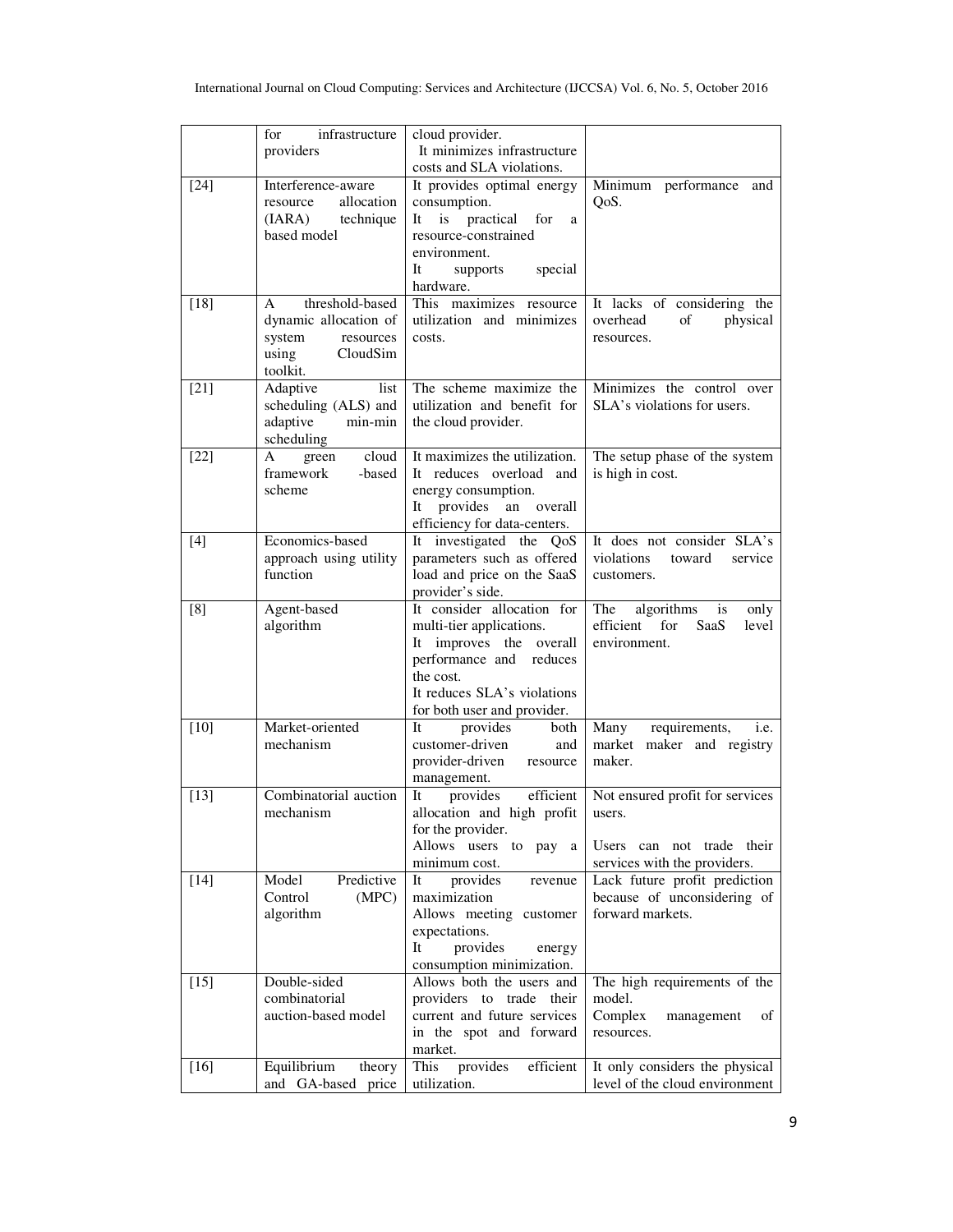|      | adjusted algorithm. | It maximizes the profit for   and is limited to | <b>CPU</b>                    |
|------|---------------------|-------------------------------------------------|-------------------------------|
|      |                     | cloud service providers.                        | resources only.               |
| [17] | Sealed-bid auction  | efficient Not<br>provides                       | profit<br>ensured             |
|      |                     | allocation of resources.                        | maximization due to its truth |
|      |                     |                                                 | telling property.             |

### **REFERENCES**

- [1] Abdulkader, S. J., & Abualkishik, A. M. Cloud Computing And E-Commerce In Small And Medium Enterprises (Sme's): The Benefits, Challenges
- [2] K Delhi Babu, D.Giridhar Kumar "Allocation Strategies Of Virtual Resources In Cloud Computing Networks" Journal Of Engineering Research And Applications,201,Pp.51-55.
- [3] Son, Seokho, Gihun Jung, And Sung Chan Jun. "An Sla-Based Cloud Computing That Facilitates Resource Allocation In The Distributed Data Centers Of A Cloud Provider." The Journal Of Supercomputing 64.2 (2013): 606-637.
- [4] I. Popovici, And J. Wiles, {\Em "Proitable Services In An Uncertain World"} In Proceeding Of The18th Conference On Supercomputing (Sc 2005), Seattle, Wa.
- [5] S. Farokhi, "Towards An Sla-Based Service Allocation In Multi-Cloud Environments," Cluster, Cloud And Grid Computing (Ccgrid), 2014 14th Ieee/Acm International Symposium On, Chicago, Il, 2014, Pp. 591-594.
- [6] Wu, Linlin, Saurabh Kumar Garg, And Rajkumar Buyya.{\Em"Sla-Based Resource Allocation For Software As A Service Provider (Saas) In Cloud Computing Environments." }Cluster, Cloud And Grid Computing (Ccgrid), 2011 11th Ieee/Acm International Symposium On. Ieee, 2011.
- [7] Lee, Gunho, Et Al. "Topology-Aware Resource Allocation For Data-Intensive Workloads." Proceedings Of The First Acm Asia-Pacific Workshop On Workshop On Systems. Acm, 2010.
- [8] Kumar, Ajit, Emmanuel S. Pilli, And R. C. Joshi. "An Efficient Framework For Resource Allocation In Cloud Computing. Computing, Communications And Networking Technologies (Icccnt), 2013 Fourth International Conference On. Ieee, 2013.
- [9] Jiao, Jianxin Roger, Xiao You, And Arun Kumar. "An Agent-Based Framework For Collaborative Negotiation In The Global Manufacturing Supply Chain Network.Robotics And Computer-Integrated Manufacturing 22.3 (2006): 239-255.
- [10] Garg, Saurabh Kumar, And Rajkumar Buyya. "Market-Oriented Resource Management And Scheduling: A Taxonomy And Survey. Cooperative Networking (2011): 277-306.
- [11] Pawar, Chandrashekhar S., And Rajnikant B. Wagh."Priority Based Dynamic Resource Allocation In Cloud Computing With Modified Waiting Queue." Intelligent Systems And Signal Processing (Issp), 2013 International Conference On. Ieee, 2013.
- [12] Amazon, E. C. Amazon Elastic Compute Cloud (Amazon Ec2). Amazon Elastic Compute Cloud (Amazon Ec2), 2010.
- [13] Zaman, Safdar; Grosu, Daniel. "A Combinatorial Auction-Based Mechanism For Dynamic Vm Provisioning And Allocation In Clouds" Cloud Computing, Ieee Transactions On, 2013, 1.2: 129-141.
- [14] Zhang, Qi, Quanyan Zhu, And Raouf Boutaba. "Dynamic Resource Allocation For Spot Markets In Cloud Computing Environments" Utility And Cloud Computing (Ucc), 2011 Fourth Ieee International Conference On. Ieee, 2011.
- [15] Fujiwara, Ikki, Kento Aida, And Isao Ono. "Market-Based Resource Allocation For Distributed Computing" Vol. 2009. Ipsj Sig Technical Report, 2009.
- [16] You, Xindong, Et Al. "Ras-M: Resource Allocation Strategy Based On Market Mechanism In Cloud Computing" In: 2009 Fourth Chinagrid Annual Conference. Ieee, 2009. P. 256-263.
- [17] Lin, Wei-Yu, Guan-Yu Lin, And Hung-Yu Wei. "Dynamic Auction Mechanism For Cloud Resource Allocation." Cluster, Cloud And Grid Computing (Ccgrid), 2010 10th Ieee/Acm International Conference On. Ieee, 2010.
- [18] Lin, Weiwei, James Z. Wang, Chen Liang, And Deyu "A Threshold-Based Dynamic Resource Allocation Scheme For Cloud Computing", Procedia Engineering, 2011.
- [19] Yin, Bo, Et Al. "A Multi-Dimensional Resource Allocation Algorithm In Cloud Computing" Journal Of Information And Computational Science (2012):3021-3028.